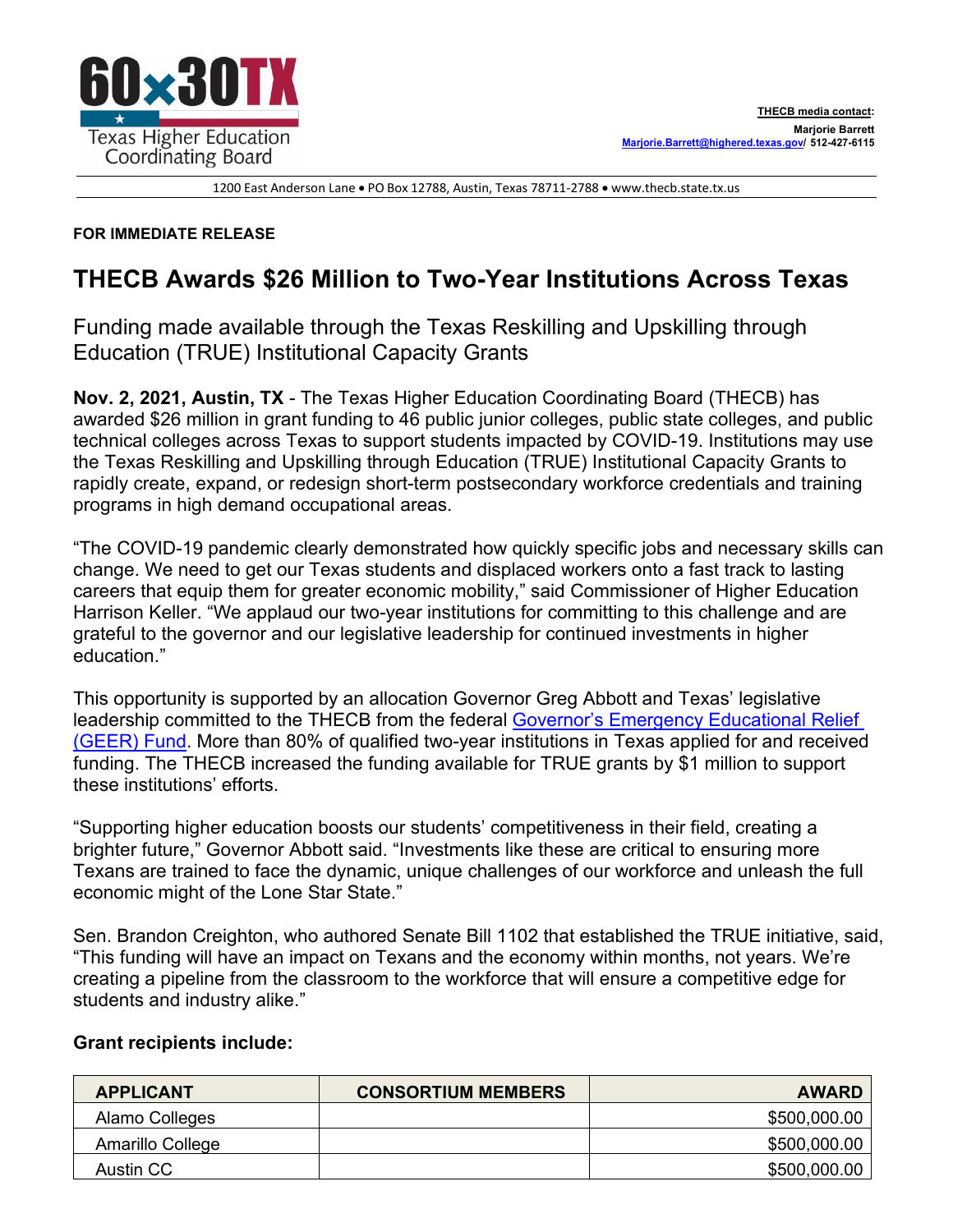| <b>Austin Community College</b><br>Consortium           | <b>Temple College</b>                                                | \$2,000,000.00 |
|---------------------------------------------------------|----------------------------------------------------------------------|----------------|
| <b>Blinn College</b>                                    |                                                                      | \$50,000.00    |
| <b>Brazosport College</b>                               |                                                                      | \$216,750.00   |
| <b>Central Texas College</b><br>Consortium              | <b>Brazosport College</b>                                            | \$1,047,507.00 |
| <b>Central TX College</b>                               |                                                                      | \$269,396.00   |
| Cisco College                                           |                                                                      | \$50,000.00    |
| Clarendon                                               |                                                                      | \$56,000.00    |
| <b>Coastal Bend College</b>                             |                                                                      | \$500,000.00   |
| <b>Coastal Bend Consortium</b>                          | Del Mar College                                                      | \$842,871.00   |
| College of the Mainland                                 |                                                                      | \$499,080.00   |
| Collin College Consortium                               | <b>Ranger College</b>                                                | \$314,279.00   |
| <b>Dallas College</b>                                   |                                                                      | \$500,000.00   |
| Dallas College Consortium                               | <b>Tarrant County College; Paris</b><br>Jr. College                  | \$2,000,000.00 |
| Del Mar College                                         |                                                                      | \$500,000.00   |
| El Paso CC                                              |                                                                      | \$366,943.00   |
|                                                         |                                                                      |                |
| <b>Galveston College</b><br><b>Grayson College</b>      | Vernon College; Weatherford                                          | \$465,561.00   |
| Consortium                                              | College                                                              | \$2,000,000.00 |
| <b>Hill College</b>                                     |                                                                      | \$499,800.00   |
| <b>Houston Community</b>                                |                                                                      |                |
| College                                                 |                                                                      | \$448,399.00   |
| Kilgore College                                         |                                                                      | \$102,000.00   |
| Lamar Institute of<br>Technology                        |                                                                      | \$245,430.00   |
| Lamar State College -<br>Orange                         |                                                                      | \$495,937.00   |
| Lamar State College<br>Orange Consortium                | Lamar State College Port<br>Arthur; Lamar Institute of<br>Technology | \$781,000.00   |
| Laredo College                                          |                                                                      | \$253,499.00   |
| Lee College                                             |                                                                      | \$252,255.00   |
| Lone Star                                               |                                                                      | \$126,028.00   |
| <b>Midland College</b>                                  |                                                                      | \$166,423.00   |
| Navarro College                                         |                                                                      | \$500,000.00   |
| <b>North Central Texas</b><br>College                   |                                                                      | \$412,636.00   |
| <b>North Central Texas</b><br><b>College Consortium</b> | <b>Western Texas College</b>                                         | \$1,962,712.00 |
| <b>Northeast Texas</b>                                  |                                                                      |                |
| Consortium                                              | Texarkana College                                                    | \$647,050.00   |
| Odessa College                                          |                                                                      | \$500,000.00   |
| Panola College                                          |                                                                      | \$237,248.00   |
| Paris Junior College                                    |                                                                      | \$162,205.00   |
| San Jacinto                                             |                                                                      | \$47,300.00    |
| <b>SW Texas</b>                                         |                                                                      | \$250,000.00   |
| <b>Temple College</b>                                   |                                                                      | \$498,384.00   |